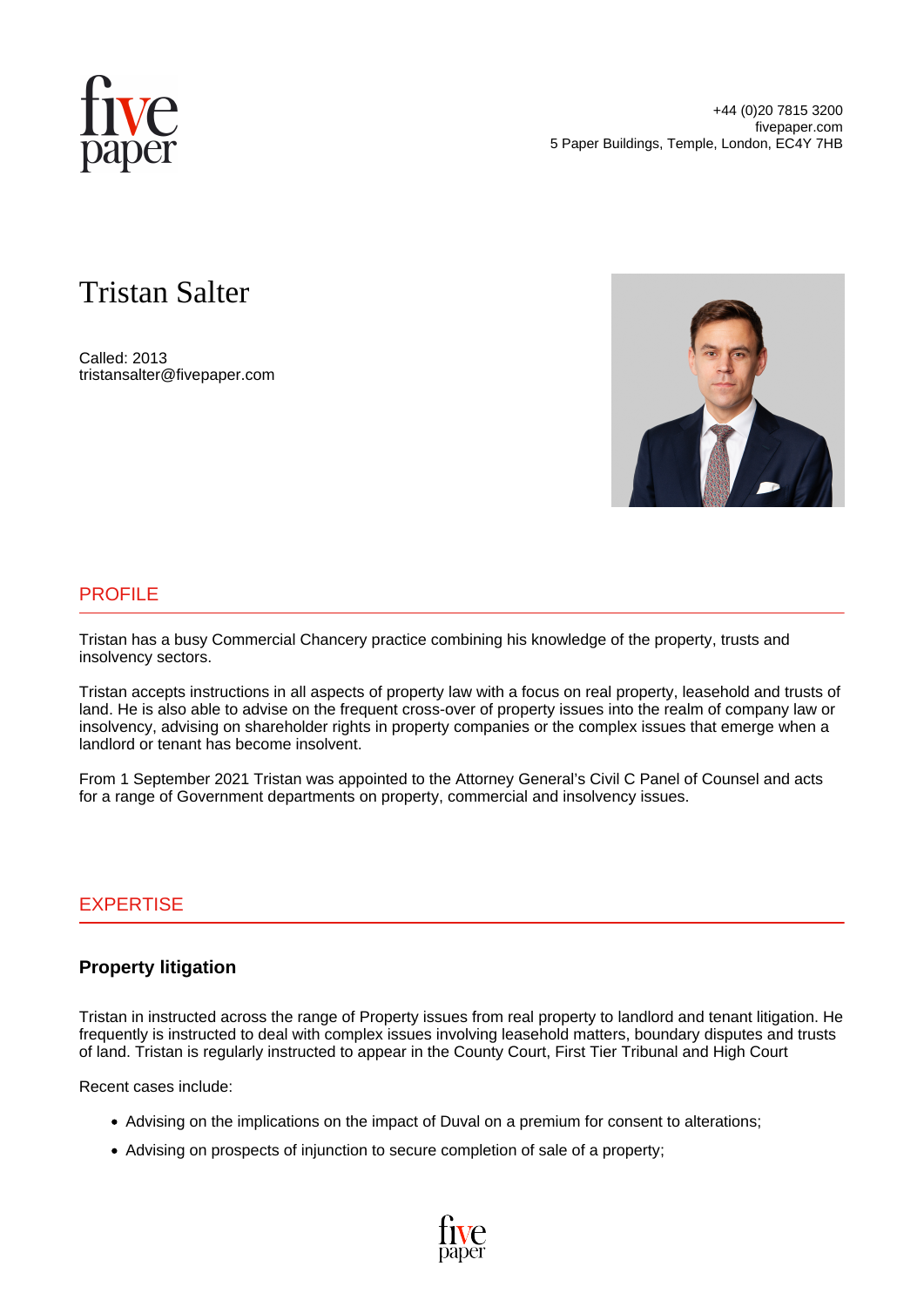- Advising a Right to Manage company in relation to on-going obligations in relation to a listed building;
- Advising and drafting pleadings on a dilapidation claim which stemmed from earlier litigation in which he successfully defeated a tenant's claim under the 1954 Act for a new tenancy;
- Advising on implication of FirstPort v Settlers Court on RTMs across a London Borough;
- Successfully securing a declaration that consent to alterations has been unreasonably refused:
- Advising on boundary disputes and Party Wall applications;
- Advised on complicated enfranchisement process include the process of vesting orders;
- Successfully secured injunctions against trespassers on commercial premises;
- Resisted a challenge to the reasonableness of Service Charges, in a claim brought by 14 leaseholders in a multi-day hearing.

### **Trust, Wills and Probate**

Tristan acts on a range of applications under Trusts of Land and Appointment of Trustees Act 1996 including the challenges to beneficial interest in property alongside contentious wills and probate issues.

Recent work includes:

- Advising on unfair prejudice within lifetime transactions and the status of a contested Will;
- Advising and drafting on a contested application under s14 TOLATA 96 for an order for sale;
- Representing a former cohabitee in an attempt to establish an interest in a property;
- Advising on claims under the Inheritance (Provision for Family and Dependants) Act 1975;

### **Landlord and Tenant**

Tristan is instructed in all areas of housing law with particular emphasis on complex possession proceedings involving the Equality Act 2010. He acts in the full range of housing matters including disrepair claims, antisocial behaviour injunctions, and disputes over tenancy deposit schemes.

Tristan appeared in the Court of Appeal, as junior counsel to Nicholas Grundy QC, in the case of Livewest Homes Ltd v Bamber [2019] EWCA Civ 1174 on the issue of serving notices under s21(1A) & (1B) at the end of a fixed term tenancy.

Tristan also deals with complex problems involving HMO licensing and prosecutions, recently acting for a Local Authority resisting an appeal brought by a "person managing" a property.

Recent work includes:

- Advising on the necessary engagement with tenants following stock transfer and duties under Consumer Standards of the Social Housing regulator;
- Successfully acting for Local Authority where the tenant raised issue of compliance with the Public Sector Equality Duty under s149 of the Equality Act 2010 with the respect to a claim for a discretionary succession;
- Securing possession of property based on sub-letting over AirBnb which ultimately led to a £100,000.00 Unlawful Profit Order;
- Advising on steps in order to secure possession of a Shared Ownership property on the basis of the

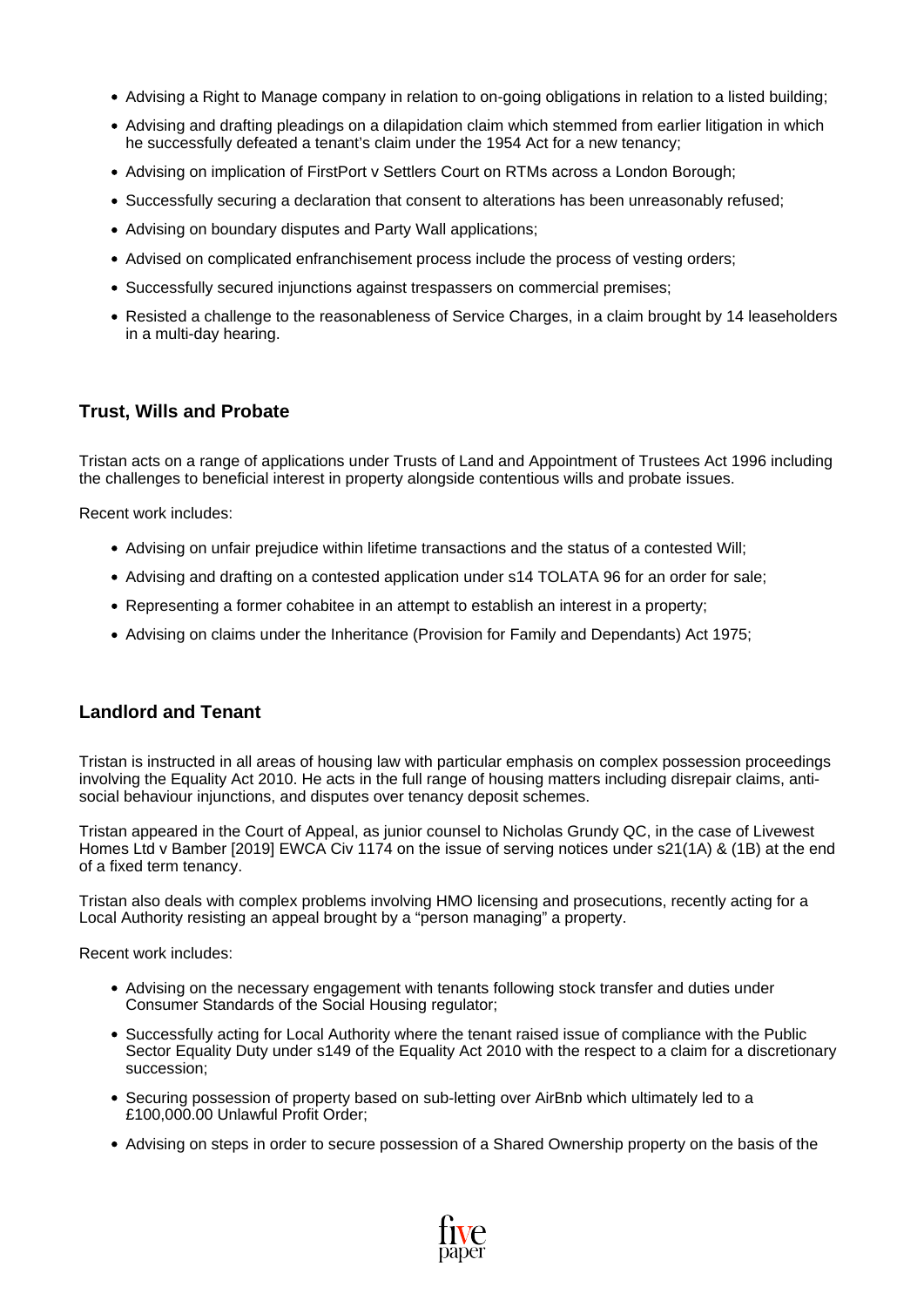tenant's neglect and hoarding;

- Acting for a tenant who had been illegally evicted from their property at the start of the pandemic, securing a positive settlement for unlawful eviction and a Rent Repayment Order;
- Successfully acted for London Borough successfully resisting an appeal under s204 of the Housing Act 1996. Argued that the reviewing officer had taken into account a wide definition of violence when assessing whether the property was reasonable to continue to occupy.

## **Restructuring & Insolvency**

Tristan is regularly instructed to appear in insolvency proceedings for creditors, debtors, companies and office holders. He has recently been appointed the C Panel and undertakes work for HMRC in relation to bankruptcy.

Tristan uses his experience in property matters to assist where there are overlapping issues from insolvency proceedings.

Recent work includes:

- Dealing with the annulment of bankruptcy orders under s282(1)(a) due to lack of capacity.
- Acting for a Bankrupt to resist sale of family home;
- Advising on challenges to Breathing Space Moratoriums;
- Advising client on issues stemming from landlord's insolvency;
- Advising Administrators on disclaimer of onerous property;
- Jurisdictional issues in insolvency proceedings;
- Ensuring that disclosure requests from Trustees where legitimate in the context of confidential and personal information;

## **Commercial**

There is a significant cross over between Tristan's Commercial and Property practice. He has acted in a range of commercial disputes and uses his expertise in Property law to advise on issues involving commercial and residential property, including:

- Telecoms rights under the Schedule 3A of the Electronic Communications Code;
- the enforcement of rental guarantees in commercial and residential tenancies;
- director's duties in a company specialising in Property development;
- shareholder disputes including drafting a claim for unfair prejudice in relation to residential management companies;
- the enforcement of mortgages, including Shared Ownership mortgages;

Tristan has experience and has recently worked on a number of cases involving mortgage regulation be that under CCA 74 or FSMA 2000.

Recent work includes:

Acting for a landlord in dispute over interim rights under paragraph 20 of the Electronic

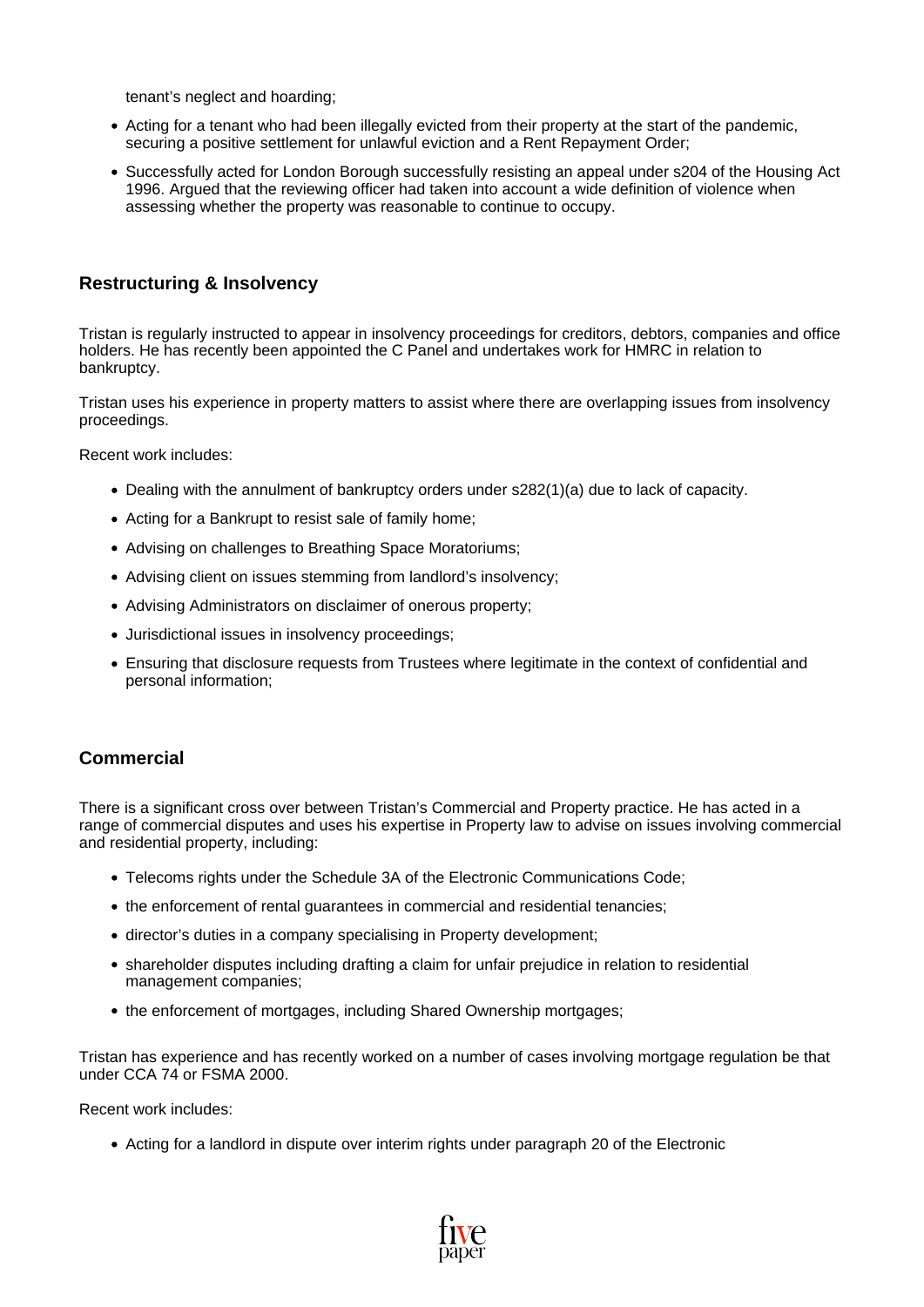Communications Code, successfully securing an increased indemnity provision;

- Advising on the prospect of enforcement of loans and unfair relationships under CCA 74;
- Advising on shareholder in relation unfair prejudice petition in relation to freehold property over a sprawling estate which had complicated issues in relation to repairs, service charges and director duties;
- Acting for a landlord in dispute over renewal of 1954 Act lease for the purposes of providing Telecommunication services;
- Advising on leasehold variations and the status of quarantors given the Landlord & Tenant (Covenants) Act 1995

## FURTHER INFO

### **Directory Quotes**



## **Publications**

#### **Publications**

Guaranteeing enforcement: Signature Living Hotel Limited v (1) Sulyok & (2) Cocarla [2020] EWHC 257 (Ch) find the link [here](https://www.pla.org.uk/2020/05/tristan-salter-and-tiernan-fitzgibbon-five-paper-guaranteeing-enforcement-of-guarantees/)

Loosening the limits on statutory interpretation: Livewest v Bamber (with Nicholas Grundy QC) find the link [here](https://www.localgovernmentlawyer.co.uk/housing-law/315-housing-features/41155-loosening-the-limits-of-statutory-interpretation-livewest-v-bambe)

Tenure confusion: are shared ownership lessees assured tenants, long lessees or both? Property Litigation Association find the link [here](http://www.pla.org.uk/2018/10/tenure-confusion-are-shared-ownership-lessees-assured-tenants-long-lessees-or-both-tristan-salter-five-paper/)

Annulment of bankruptcy orders: mental incapacity find the link [here](https://uk.practicallaw.thomsonreuters.com/Document/I0DCE2770820111E48B7FF36EA2399ADE/View/FullText.html?navigationPath=Search%2Fv1%2Fresults%2Fnavigation%2Fi0ad6ad3c000001695dcaabe4596e10b0%3FNav%3DRESEARCH_COMBINED_WLUK%26fragmentIdentifier%3DI0DCE2770820111E48B7FF36EA2399ADE%26startIndex%3D1%26contextData%3D%2528sc.Search%2529%26transitionType%3DSearchItem&listSource=Search&listPageSource=e4af938a978efa1b24478e707cc340fe&list=RESEARCH_COMBINED_WLUK&rank=1&sessionScopeId=bcf9e5e1e8d03eab3804598f305d513aca2ff0c587b1768804a3faa51b79440a&originationContext=Search+Result&transitionType=SearchItem&contextData=%28sc.Search%29&navId=834A517D927FB09844265D9C70DB8F8E&comp=wluk)

### **Seminars & Training**

Tristan organises an extensive programme of training which can be conducted in Chambers or at client offices. Recent topics include: